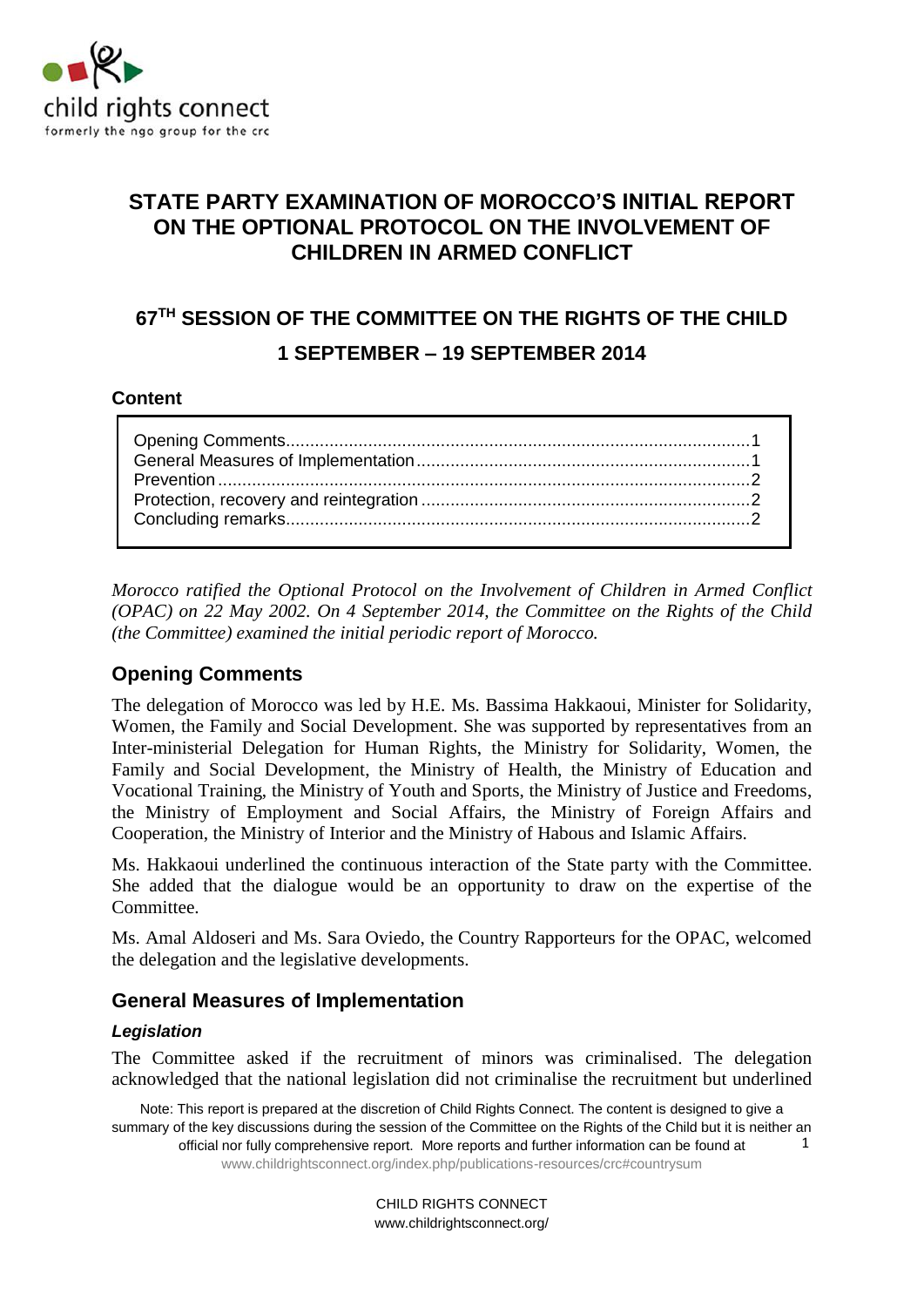that there was a draft law from the Ministry of Justice and Freedoms which would criminalise and penalise such an act.

The Committee also asked if the recruitment by private security forces was prohibited and sanctioned. The delegation recognised that there might be such cases and added that if they were proven the concerned companies would be prosecuted.

#### *Dissemination and training*

The Committee enquired about awareness raising and training on the OPAC among the military and the police. The delegation explained that a basic training on human rights was given to all personnel and officials and that seminaries as well as workshops were organised. It also said that 200 police officers had been trained between 2011 and 2013.

## <span id="page-1-0"></span>**Prevention**

The Committee enquired about the inspections undertaken to prevent the enrolment of children. The delegation responded that the proof used was a legalised identity card and the original copy of the birth certificate.

The Committee asked about the screening and rehabilitation of child refugees who had been involved in armed conflicts. The delegation did not respond to this question.

The Committee took note that no military training was provided in military schools and asked about their status. The delegation explained that military schools followed the same curriculum as public schools. The teachers of military schools belonged to the Ministry of Education and the only difference was that the infrastructure of military schools was provided by the defence budget. The delegation added that pupils of military schools had the choice to continue their education in public settings or join militaries academies.

## <span id="page-1-1"></span>**Prohibition and related matters**

The Committee enquired about a case of sexual abuse committed by members of the Peacekeeping mission in Côte d'Ivoire, in 2007. The delegation responded that the State party had cooperated fully with the United Nations in the above mentioned case. The army had taken specific measures that led to 4 indictments and sanctions up to 2 years of imprisonment.

The Committee underlined the need to criminalise and sanction the involvement of children in armed conflicts and asked if the State party had prosecuted cases of recruitment done abroad by nationals or residents. The delegation did not respond to this question.

The Committee mentioned the situation in the Western Sahara and raised concerns about the deaths of children during demonstrations. It also underlined the lack of access to education in refugee camps. The delegation emphasised that there were no refugee camps in the State party and that human rights were respected in all parts of the country. It recognised the fact that there had been demonstrations but it insisted that protesters had been dealt with proportionality like in any other province. The delegation further said that, in the southern territories, services had been improved and the State party ensured the development of the region.

## <span id="page-1-2"></span>**Concluding remarks**

Ms. Amal Aldoseri and Ms. Sara Oviedo, the Rapporteurs for the OPAC, thanked the delegation for its contributions and highlighted that major challenges remained with the monitoring of the situation of refugee children.